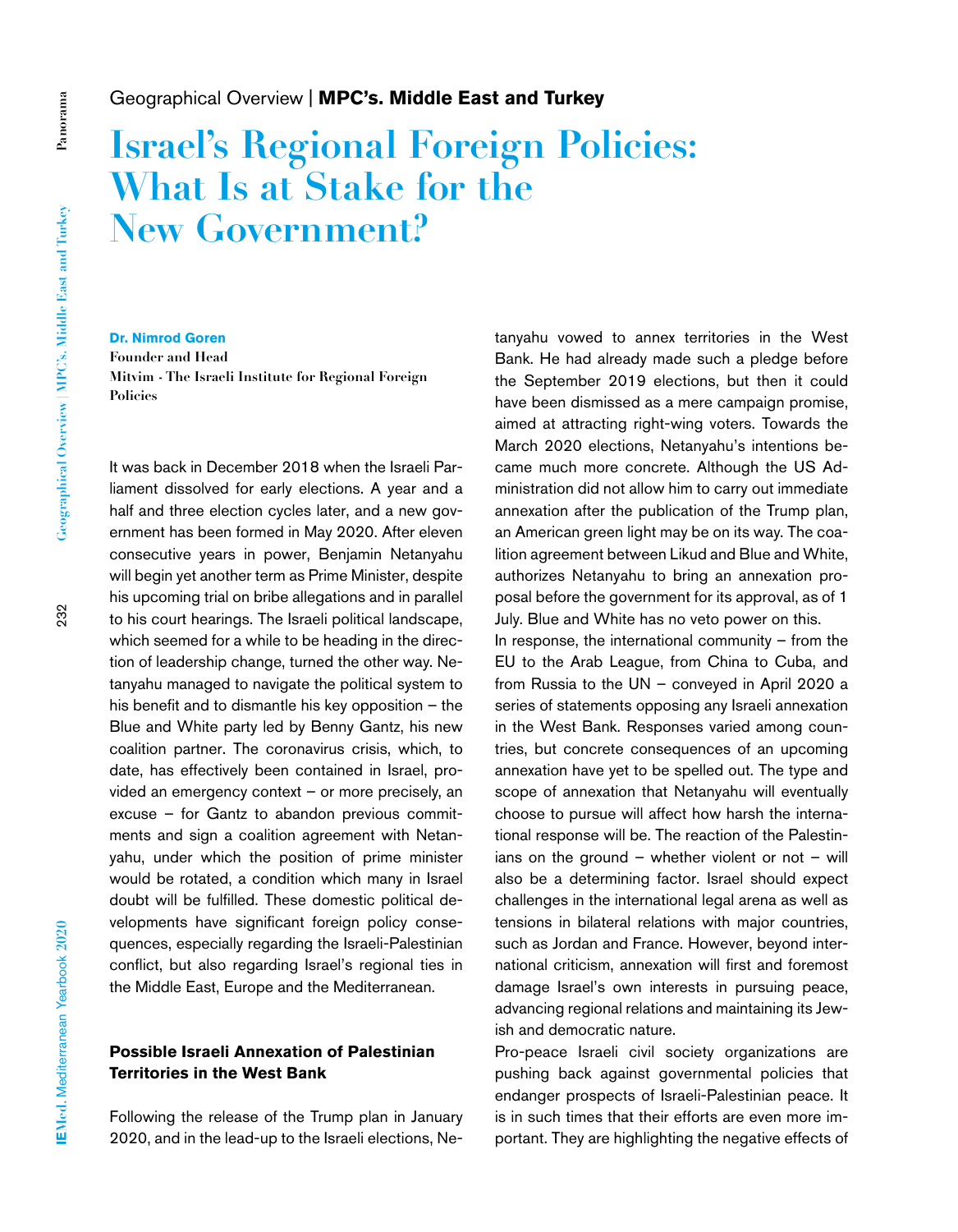annexation and are trying to impact policy-making. In parallel, they are also making efforts – together with international partners – to increase positive interaction and cooperation with Palestinian partners. Beyond dialogue projects and policy-oriented endeavors, cooperation is also focused on mutual needs and joint challenges. For example, the coronavirus crisis provided opportunities for health professionals from both sides to coordinate, exchange best practices and know-how, and assist those in need. This is the type of cooperation envisioned by the UN Secretary General's call (in March 2020) for a global ceasefire amid the coronavirus crisis. Alas, the current political climate and the plans for annexation pose obstacles for positive progress between Israelis and Palestinians, and raise the likelihood of eventual escalation.

Beyond international criticism, annexation will first and foremost damage Israel's own interests in pursuing peace, advancing regional relations and maintaining its Jewish and democratic nature

#### **The Palestinian Issue Is Still a Key Factor Defining Israel's Ties with the Arab World**

Policies and attitudes of key Arab states towards Israel are undergoing transformation. It is a culmination of historical and geopolitical processes, which have been picking up pace following the Arab Spring. These changes open up new opportunities for Israel, enabling it to enhance interaction and cooperation with its neighbours. As such, they also reshape the traditional Israeli mindset of isolation in a hostile region, and impact Israel's foreign policy, politics, and domestic discourse. According to public opinion polls conducted by the Mitvim Institute, the Israeli public currently believes that cooperation with Arab states is both possible and important. Unlike the Palestinian issue, which is politically divisive, cooperation with the Arab world has emerged as a consensus issue in Israel. Nevertheless, despite positive developments of recent years, there is still much unfulfilled potential in Israel's relations with the Arab and Muslim world. This is mostly due to the unresolved Israeli-Palestinian conflict and its implications. Despite repeated claims by Netanyahu that a breakthrough in Israel's ties with the Arab world is now possible even without progress in the Israeli-Palestinian peace process, the reality seems to be different. Arab leaders have reiterated their commitment to the 2003 Arab Peace Initiative, which clearly states that normal relations with Israel will only be possible after Israeli-Palestinian peace is achieved. Beyond statements, this is also manifested in practice. While Israelis – including officials – are more welcomed today in the Arab world than before, this is mostly done in the context of international – not bilateral – events. EXPO 2020 in Dubai, with an Israeli pavilion already in the making, was supposed to be a new peak in this type of relations, but it was postponed by a year due to the coronavirus. In terms of bilateral relations, the glass ceiling posed by the Israeli-Palestinian conflict is still very much evident. Before each of the Israeli elections in 2019 and 2020, Netanyahu tried to arrange meetings with Arab heads of state, but without success.

The Palestinian issue, while not being the number one topic on the Arab world's agenda, still significantly restricts the willingness of Arab leaders to take their relations with Israel to the next level. The Israeli government's intention to annex Palestinian territories makes it much more difficult. The Arab League has already referred to annexation as a new crime against the Palestinians, and Jordan has warned that it will have negative consequences for its relations with Israel. The peace between Israel and Jordan, a major strategic asset for Israel, is already in a problematic situation. King Abdullah lost trust in Netanyahu and publicly stated in November 2019 that bilateral relations are at an all-time low. The new Israeli government will need to prioritize a restart in relations with Jordan, but a necessary step in that process will be putting a halt to any plans for annexation.

#### **The Eastern Mediterranean Becomes Central to Israel's Regional Foreign Policies**

The eastern Mediterranean began to emerge as a distinct sub-region to which Israel does not only be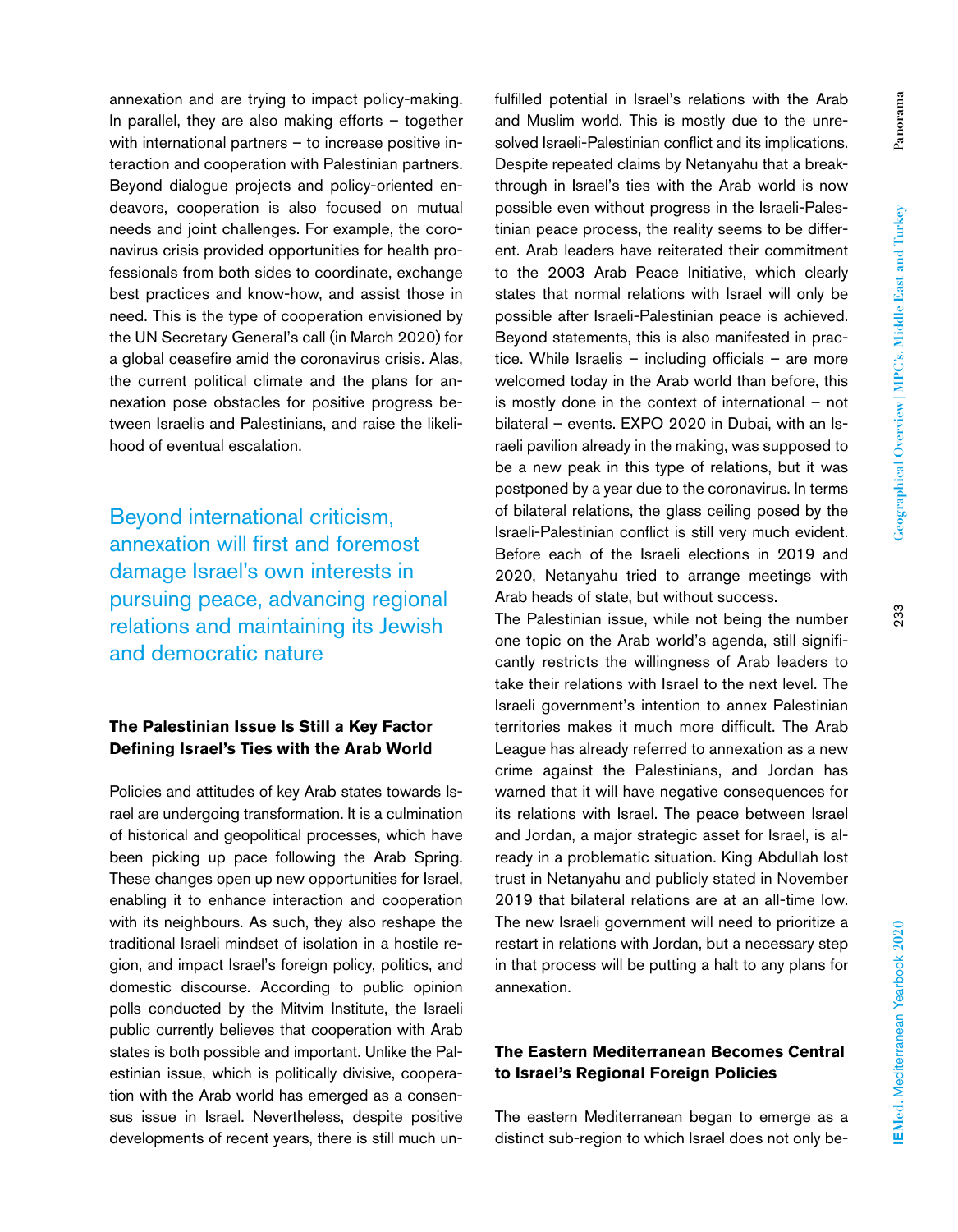long, but in which it also plays a leading role. Israel's diplomatic emphasis on the eastern Mediterranean evolved throughout the 2010s based on natural gas findings in Israel's economic waters and growing tensions with Turkey. Israel cooperated with Greece and Cyprus to establish a new trilateral alliance, which includes regular leaders' summits, diverse cooperation, and increased US involvement.

Israel's relations with some of its Arab neighbours are gradually being addressed through a Mediterranean – and not only a Middle Eastern – lens. In 2019, the Eastern Mediterranean Gas Forum (EMGF) was established in Cairo, with Israel, the Palestinian Authority, Egypt, Jordan, Cyprus, Greece and Italy as its members. The EMGF was further consolidated in early 2020, and is on its way to becoming a recognized international organization. Its focus is economic, seeking to maximize benefits from natural gas findings in the eastern Mediterranean, but its unique membership creates opportunities for future cooperation on geopolitical and diplomatic issues as well.

Israel can benefit from more inclusive mechanisms and cooperation in the eastern Mediterranean. From the onset of its engagement in this sub-region, Israel emphasized that its emerging alliances are not intended against any other country, namely Turkey. However, starting in 2019, Israel has been taking sides in the tensions in the Mediterranean, supporting Greece and Cyprus against Turkish actions and aspirations. The new Israeli government should seek ways to improve relations with Turkey, in parallel to deepening its alliance with the Hellenic states. While prospects for Israel-Turkey relations are limited, given the significant gaps between the states and their leaders, it is feasible for relations to return to an ambassadorial level and for Israel and Turkey to resume their strategic dialogue. Israel should also encourage the US to continue its mediation efforts regarding the Israel-Lebanon maritime border dispute. This mediation has yet to lead to the opening of direct negotiations between the states, but efforts towards that goal should continue.

#### **A Change of Mindset and Policy Is Needed Regarding the EU**

Israel has been cultivating bilateral relations with EU Member States. The alliance with Greece and Cyprus is a leading example, but efforts have been carried out vis-à-vis other European states, especially in Central and Eastern Europe. Beyond the immediate benefits of better bilateral relations, these efforts were also aimed at influencing EU decision-making processes in Brussels. In recent years, Israel's allies in Europe have been blocking European statements and conclusions that criticize Israel's actions and policies regarding the Palestinians and that require consensus between Member States for their approval. The EU's Foreign Affairs Council has not published conclusions related to the Israeli-Palestinian conflict since 2016.

Israel's relations with some of its Arab neighbours are gradually being addressed through a Mediterranean – and not only a Middle Eastern – lens

Netanyahu has worked on benefitting from internal divisions among EU Member States, often siding with illiberal and Euro-sceptic leaders (like Hungary's Viktor Orban). In his public statements, Netanyahu and his top ministers accused the EU of pursuing anti-Israeli policies, supporting boycotts, and funding organizations supporting Palestinian terrorism. Harsh and undiplomatic language was repeatedly used by Israeli officials against Brussels, which has had a negative impact on Israelis' perceptions of the EU. According to Mitvim Institute polls, most Israelis currently view the EU as a foe to Israel, rather than as a friend. In reality, however, Israel and the EU enjoy deep and diverse cooperation – in diplomacy and security, technology and the economy, research and development, tourism and culture, and more. Europe is Israel's leading trade partner and Israel part of numerous European programmes.

The new Israeli government should regard the EU as a friend and partner, and stop its EU bashing. Israel should support a strong EU that plays a key role in the international arena and should prioritize ties with those European states that are guided by liberal democratic values. Israel should seek to renew its high-level political dialogue with the EU and re